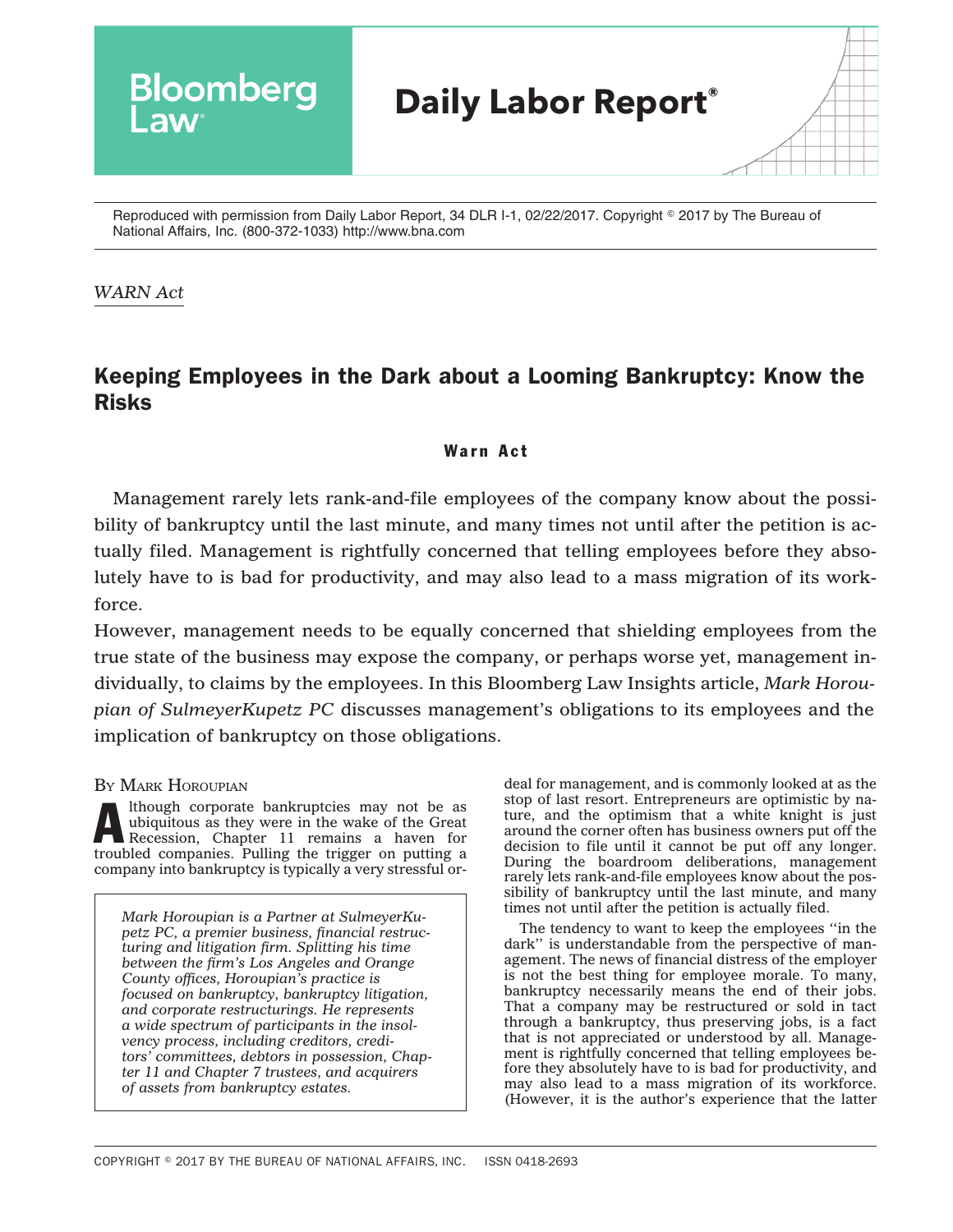rarely happens. Jobs are not easy to come by, and although skilled workers who are ''marketable'' may leave, the majority of the workforce seems to remain with the company as long as they are being paid.)

Management needs to be equally concerned, however, that shielding employees from the true state of the business may expose the company, or perhaps worse yet, management individually, to claims by the employees. It is critical that any distressed company discuss with its lawyers, as early in the process as possible, its obligations to its employees and the implication of bankruptcy on those obligations.

As bankruptcy is considered, employers should pay close attention to their obligations under the Worker Adjustment and Retraining Notification Act (Federal "WARN Act" or the "Act"), 29 U.S.C. § § 2101-2109, which requires covered employers to give 60 days' advance written notice to affected employees in the case of either a permanent or extended temporary plant closing or mass layoff. In addition, many states have their own version of WARN, and just because an employer may not be required to give notice to its employees under the Federal WARN Act does not necessarily mean that the employer is exempt under the state statute. For example, under California's WARN Act, California Labor Code Section 1400-1408 ("Cal-WARN"), a business with 75 or more employees without distinction between full- and part-time, would need to give the required notice, whereas under the Federal WARN Act, the threshold is either 100 or more employees, excluding parttime. Accordingly, a business with 85 employees would not need to give notice under the Federal WARN Act, but would be required to do so under the California version of the statute. While the Federal and State WARN statutes generally track each other, there are significant differences that employers need to be aware of during insolvency planning, particularly where closures and/or mass layoffs are a possibility. For a comprehensive comparison of the Federal WARN Act to Cal-WARN, see http://www.edd.ca.gov/jobs and training/Layoff [Services\\_WARN.htm.](http://www.edd.ca.gov/jobs_and_training/Layoff_Services_WARN.htm)

There are certain delineated exceptions to the Federal WARN Act that may excuse the obligation to give notice. One of those exceptions that most frequently comes into the conversation when discussing bankruptcy is the ''faltering company'' exception. That exception excuses the notice requirement where the employer was actively seeking capital or business at the time notice would have been required, that was realistically obtainable and, if obtained, would have allowed the employer to avoid or postpone the shutdown. The employer must demonstrate that it reasonably and in good faith believed that giving the required notice would have prevented it from getting the financing or business. This exception only applies for plant closures not mass layoffs. In other words, an entire plant or business needs to have been shut down for the exception to apply. California has a correlating exception codified at Labor Code Section 1402.5. Like the Federal exception, the California faltering business exception only applies to plant closures not mass layoffs. In addition, to be protected by this exception, the company must convince the California Department of Industrial Relations ("DIR") that it falls within the exception. Interestingly, the DIR and courts interpreting the Federal WARN Act have taken the position that a failing company that is seeking to sell itself is not ''seeking capital or new business'' and, therefore, fails to qualify for the faltering business exception. This should be particularly troubling to employers headed toward bankruptcy because one of the most common exit strategies explored as an alternative to filing bankruptcy is a sale.

The failure to give a required notice under the WARN Act exposes the company to damages equal to the employees' wages and benefits for each day that the required notice was not given. For example, if the required notice was given only 15 days before a mass layoff, the employees would be entitled to 45 days of back pay and benefits. In addition, a court may award the employees their reasonable attorneys' fees. As such, management's decision to shield the employees from impending bad news could expose the company to very significant penalties. Claims for violations of the WARN Act terminated prior to the filing of a case may be entitled to priority over other unsecured claims pursuant to Bankruptcy Code § 507(a)(4). Furthermore, the mere size of the claims could significantly affect the outcome of the company's bankruptcy. In a case that was recently argued before the United States Supreme Court, *Czyzewski v. Jevic Holding Corporation*, No. 15-649, WARN violations were front and center in the case. Though the main issue in the case is not the underlying liability for the violations, but the permissibility of settlements that violate the Bankruptcy Code's order of creditor priority, the case highlights the fact that failure to give the WARN notice could transform a typically quiet constituency of employees into a formidable group with a large claim to be dealt with in the bankruptcy case. In *Jevic*, 1,785 employees were laid off suddenly. They sued their bankrupt employer for violation of the WARN Act, and obtained summary judgment. Their claims have been valued at more than \$12 million, and it is this creditor body that is trying to stand in the way of a deal between the company, its lenders, and its general unsecured creditors.

Perhaps more troubling for management should be the specter of personal liability for violations of the WARN Act. Under the Fair Labor Standards Act ("FLSA") (29 U.S.C. § 201) it has been established law that those in economic control of a company are considered employers and thus potentially liable for violations of wage and hour regulations, such as failure to pay minimum wages. Despite its broad imposition of personal liability on officers and directors, the FLSA definition of employer has not been extended to WARN Act violations, and therefore, directors, officers, and managers have generally enjoyed protection against such actions unless grounds exist to pierce the corporate veil. In California, the recently enacted Fair Day's Pay Act amended the California Labor Code and adds section 588.1, which expressly defines employer to include a "natural person who is an owner, director, officer, or managing agent of the employer.'' As a result, employees can directly sue corporate owners, directors, officers, or managers who violate, or cause to be violated, various wage and hour laws in the Labor Code. Violations of Cal-WARN, however, are not covered by the Fair Day's Pay Act. The California Supreme Court has not directly ruled whether or not the ''expansive'' definition of employer applies in the context of violations of Cal-WARN. Caution should be taken, however, that the definition of employer for purposes of Cal-WARN includes any person who ''directly or indirectly owns and